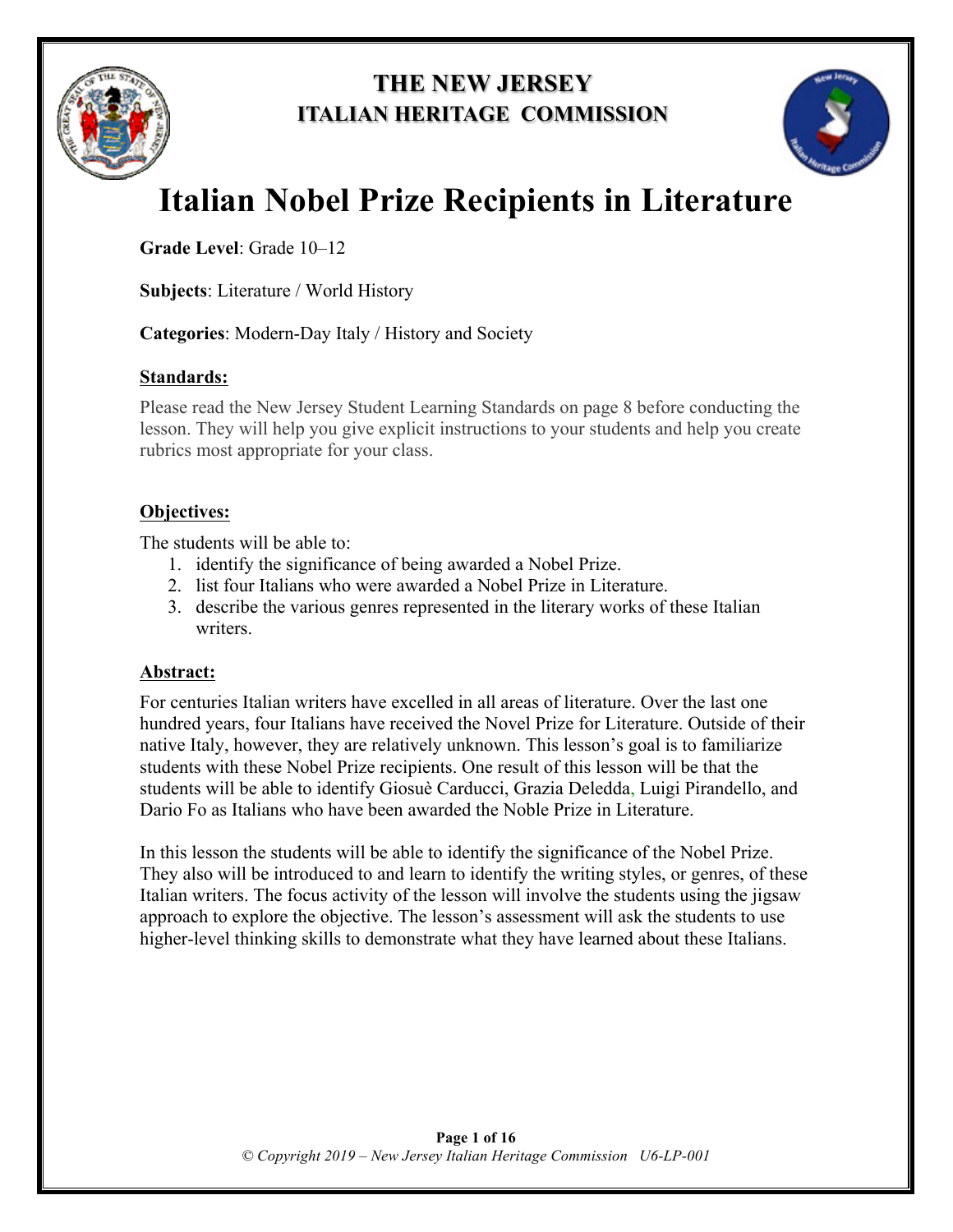#### **Key Terms:**

| classical style | $n_{\cdot}$ | relating or belonging to the ancient Greeks or Romans or their<br>cultures |
|-----------------|-------------|----------------------------------------------------------------------------|
| genre           | n.          | a category of literary work                                                |
| irony           | n.          | humor based on using words to suggest the opposite of their literal        |
|                 |             | meaning                                                                    |
| Nobel Prize     | n.          | an annual international award for outstanding achievement in               |
|                 |             | chemistry, literature, physics, physiology or medicine, economics,         |
|                 |             | or promoting world peace                                                   |
| prolific        | adj.        | producing ideas or works frequently and in large quantities.               |

#### **Background:**

**Giosuè Carducci** (July 27, 1835–February 16, 1907) — Carducci was an Italian poet awarded the Nobel Prize for Literature in 1906. He was fascinated with the Greek and Roman classical style. Carducci began writing poetry as a child. As he matured as a poet, Carducci's writings became politically charged. Carducci favored Italian unification and was opposed to the power of the Catholic Church. One of his most famous poems, "*Inno a Satana"* (or "Hymn to Satan") attacks the Catholic Church. Later, Carducci served in the Italian Senate and House of Representatives.

http://en.wikipedia.org/wiki/Giosu%C3%A8\_Carducci http://nobelprize.org/nobel\_prizes/literature/laureates/1906/carducci-bio.html

**Grazia Deledda** (September 27, 1871–August 15, 1936) — Deledda was an Italian novelist awarded Nobel Prize for Literature in 1926. She specialized in writing about love, pain, and death. These themes resonated with many readers. Deledda's novels dealt with people, places, and the environment. Her most famous works include: *Cenere* (1904), *L'edera* (1906), *Sino al confine* (1911), *Colombo e sparvieri* (1912), *Canne al vento* (1913), *L'incendio nel''oliveto* (1918), and *Il Dio dei venti* (1922). Deledda died in Rome in 1936 at the age of 64.

https://www.nobelprize.org/prizes/literature/1926/deledda/facts/ http://en.wikipedia.org/wiki/Grazia\_Deledda

**Luigi Pirandello (June 28, 1867–December 10, 1936)** — Pirandello was an Italian novelist and playwright. He received the Nobel Prize for Literature in 1934. Pirandello is best known for his dramas. Beginning in 1918, Pirandello wrote a number of critically acclaimed dramas. Pirandello's dramas deal with the problems of human identity and human's perceptions of one another. His dramas are known under the collective title of *Maschere Nude* (*Naked Masks*). Pirandello was a prolific writer. Giovanni Boccaccio's *Decameron* contains one hundred novellas; Pirandello's *Novelle per un Anno* (1922–37) contains a novella for each day of the year. They offer much variation in subject matter as well as in character. Pirandello's writing is known for its humor and irony; two things he saw as an inherent part of life. He died in 1936 at the age of 69.

http://en.wikipedia.org/wiki/Luigi\_Pirandello

**Page 2 of 16** *© Copyright 2019 – New Jersey Italian Heritage Commission U6-LP-001*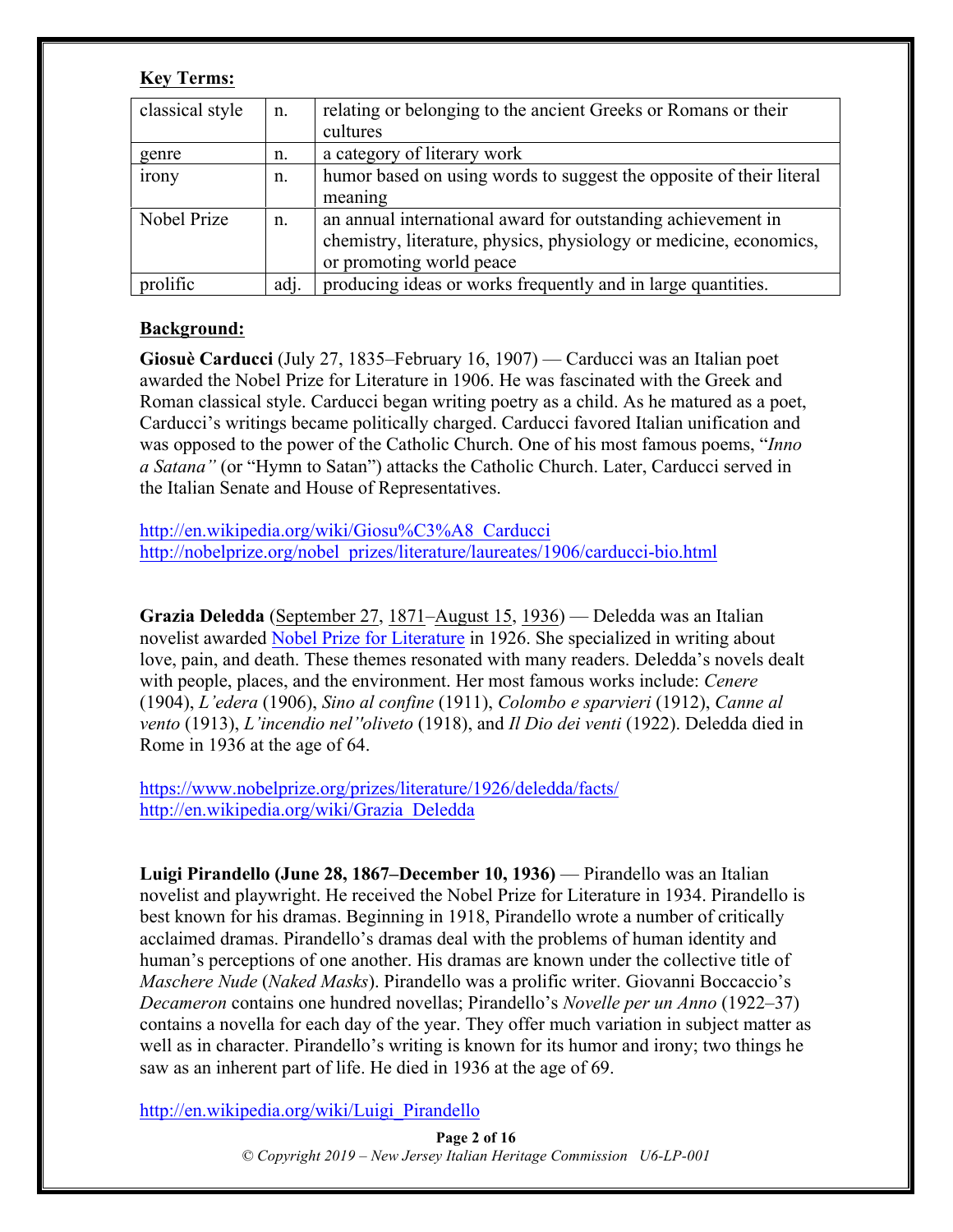http://nobelprize.org/nobel\_prizes/literature/laureates/1934/pirandello-bio.html

**Dario Fo (March 24, 1926–)** — Fo is an Italian satirist, playwright, theater director, actor, and composer. He received the Nobel Prize for Literature in 1997. He and his famous actress wife, Franca Rame, have collaborated on many theatrical projects, including owning and operating a theater company. Early in his career, Fo wrote many satirical plays the Italian government and the Catholic Church banned. Members of the political left, however, loved them; and Fo gained international fame. Fo was an outspoken critic of Italian politics and American foreign policy. He also is known for his communist sympathies. As a result, Fo often needed bodyguards and once was denied entry into the United States because of his criticism of American intervention in Vietnam. Fo and his wife are very active in Italian politics and occasionally seek public office. They also continue to run their theater company.

#### http://en.wikipedia.org/wiki/Dario\_Fo

http://nobelprize.org/nobel\_prizes/literature/laureates/1997/fo-bio.html

#### **Procedures:**

- I. Previous Night's Homework
	- a. Assign the Key Terms for students to define in their notebooks.
- II. Anticipatory set:
	- a. The teacher asks the students to think about their experiences with writing.
	- b. The teacher asks them to talk about the topics about which they have written, the various genres they have explored, and the degree of difficulty they have when writing.
	- c. There should be a consensus about the level of difficulty that writing represents.
- III. Do Now Activity:
	- a. The students write about their favorite piece of literature, genre, and/or author and why they chose what they did.
	- b. A teacher-led oral discussion follows.
- IV. Jigsaw Activity:
	- a. The teacher will start with a short lecture on the history and significance of the Nobel Prize.
	- b. The teacher will orally review the Key Terms homework assignment. The teacher also will define *genre* and provide appropriate examples.
	- c. The teacher will briefly introduce the four Italians who have won the Nobel Prize for Literature.
- V. Next, students will be divided into four groups; and each group will be assigned one of the Italians who won the Nobel Prize in Literature.
	- a. They then will be given web sites, such as the ones listed above, to use for reference. They also will be encouraged to seek other web sites on their own.
	- b. Each group will research the following about their writer:

#### **Page 3 of 16**

*© Copyright 2019 – New Jersey Italian Heritage Commission U6-LP-001*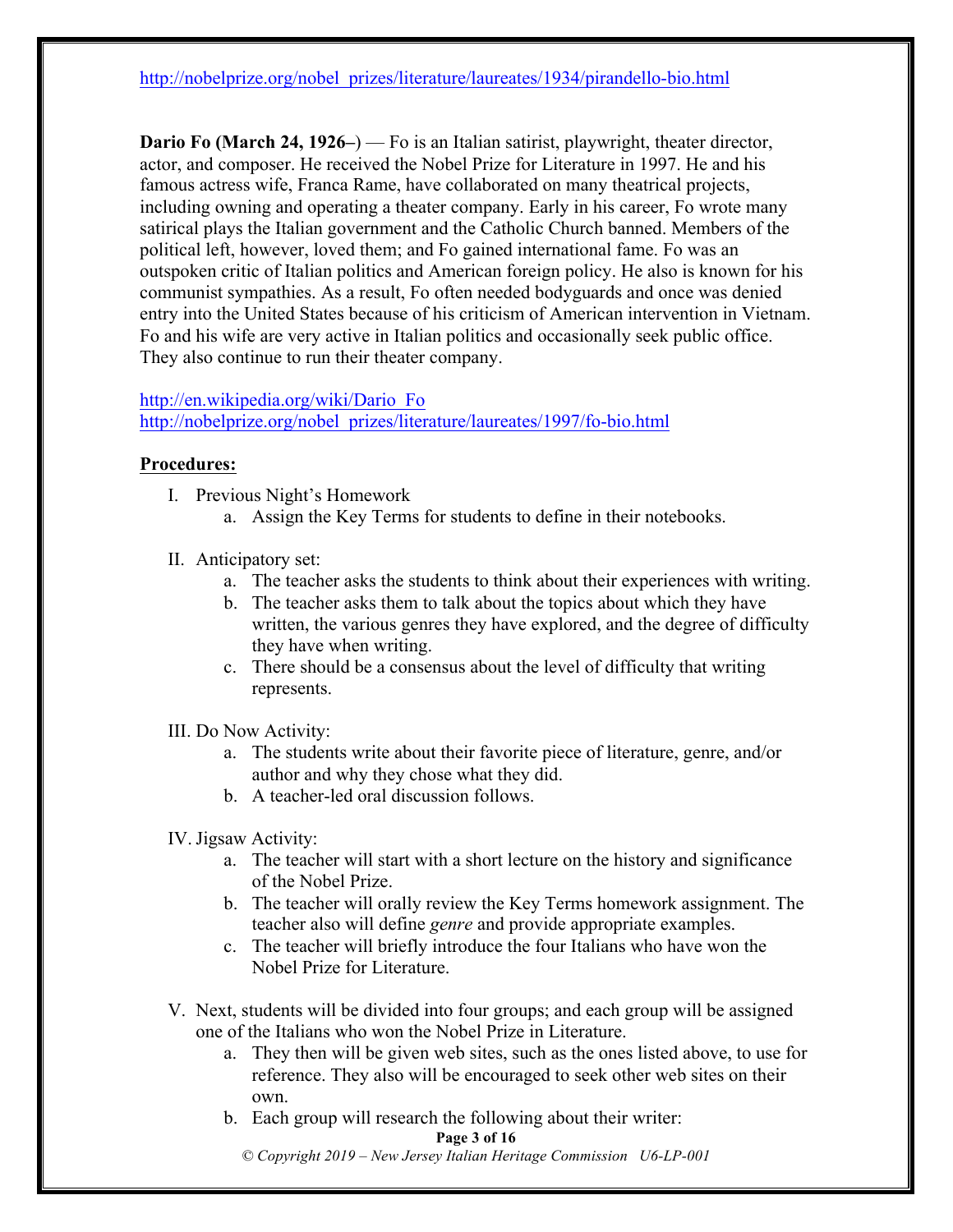name, place, and date of birth family background education writing style early work influences: people, events, etc. significant works winning the Nobel Prize later life/death

- VI. Each group will be assigned a leader who will assign each group member specific information to research.
	- a. Once this is accomplished, each member of the various groups with similar research topics will meet to discuss what they have discovered and practice making their presentations.
	- b. The groups will reconvene, and the leader will ask each individual to report to the entire group what he or she has researched. Other group members will be encouraged to ask questions and record the information for study purposes.
	- c. Next, each group will report to the entire class. Each student uses question sheet (Document 1) to record his/her answers.
	- d. The teacher floats among the groups and intervenes only when necessary.

#### **Closure Activity:**

The teacher reconvenes the entire class and asks each student to identify one fact he or she learned about a writer other than the write he or she researched.

#### **Homework:**

Students continue to research the facts given to them during the lesson.

#### **Assessment:**

The students answer questions found on the quiz (Document 2).

#### **Extensions:**

- Students can research and report on Americans who have been awarded the Nobel Prize in Literature.
- Students can research and report on other twentieth-century Italian writers.
- Students can research and report on famous international women writers.

#### **Resources:**

http://nobelprize.org/ http://nobelprize.org/nobel\_prizes/literature/laureates/index.html http://en.wikipedia.org/wiki/Giosu%C3%A8\_Carducci http://nobelprize.org/nobel\_prizes/literature/laureates/1906/carducci-bio.html http://en.wikipedia.org/wiki/Grazia\_Deledda

#### **Page 4 of 16**

*© Copyright 2019 – New Jersey Italian Heritage Commission U6-LP-001*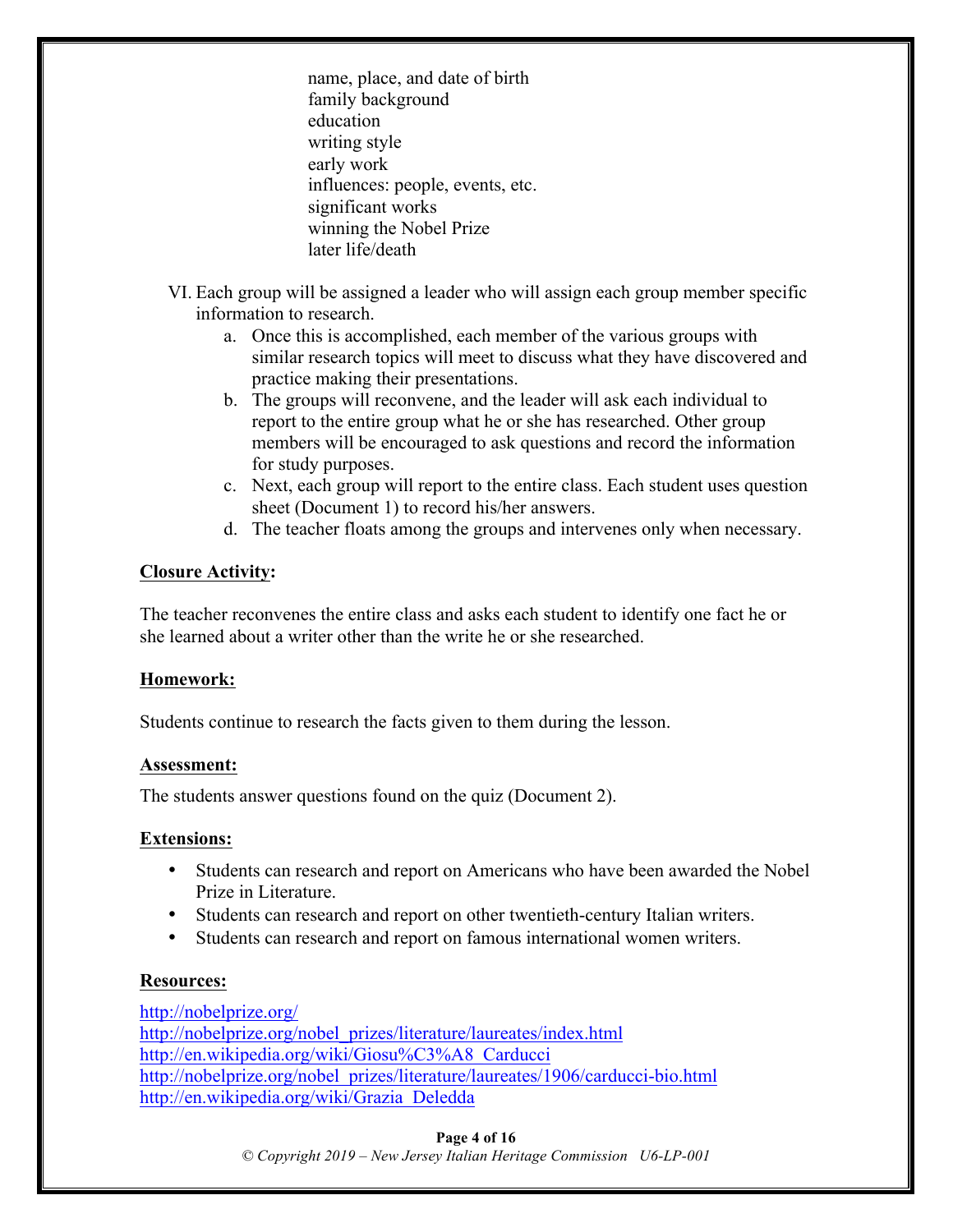http://en.wikipedia.org/wiki/Luigi\_Pirandello http://nobelprize.org/nobel\_prizes/literature/laureates/1934/pirandello-bio.html http://en.wikipedia.org/wiki/Dario\_Fo http://nobelprize.org/nobel\_prizes/literature/laureates/1997/fo-bio.html http://fictionwriting.about.com/od/genrefiction/g/genrefiction.htm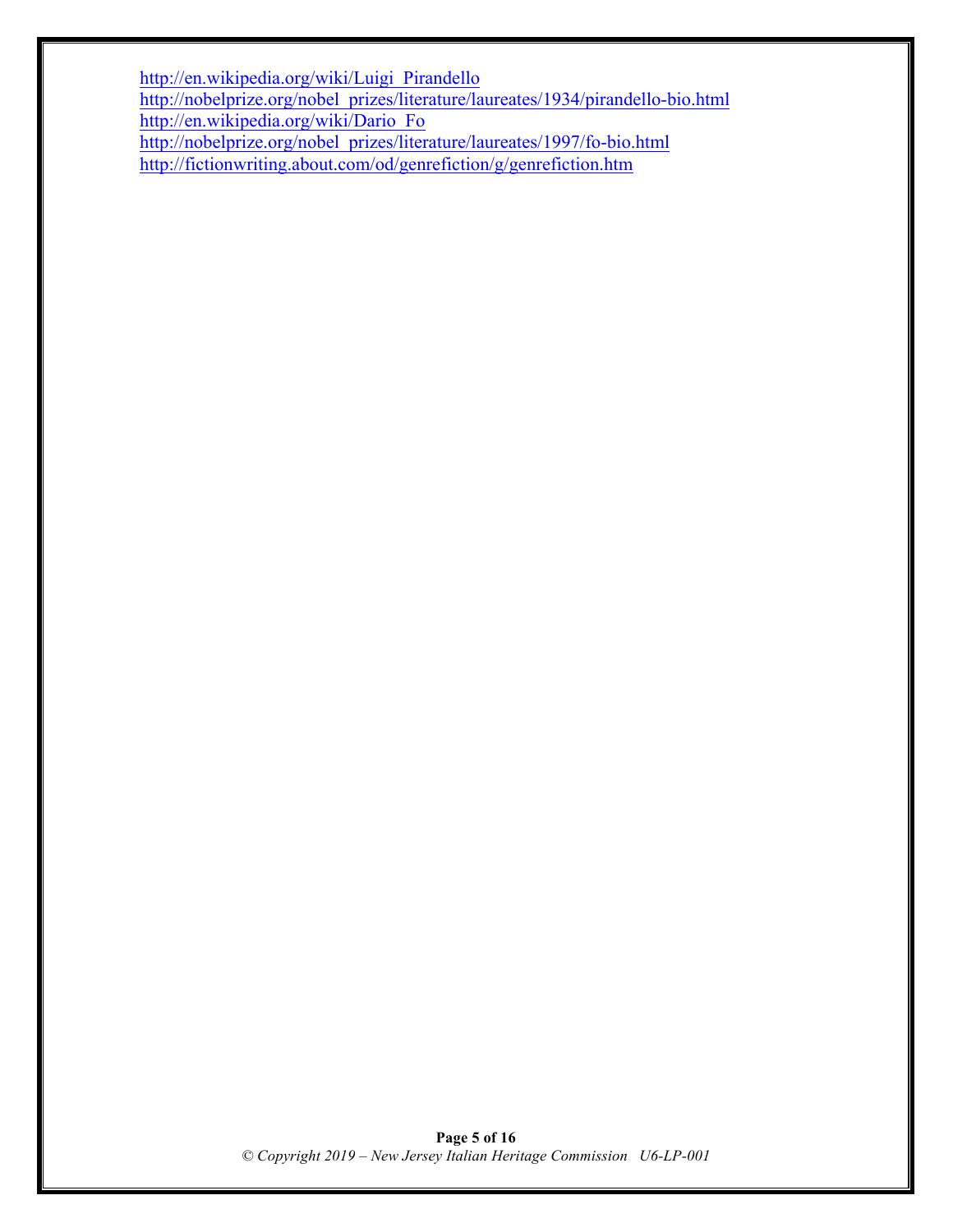Name \_\_\_\_\_\_\_\_\_\_\_\_\_\_\_\_\_\_\_\_\_\_\_\_\_\_\_\_ Date \_\_\_\_\_\_\_\_\_\_\_\_\_\_\_\_\_\_\_\_\_\_\_\_\_\_\_

## **Italian Literary Nobel Prize Recipients**

#### **Answer the following questions.**

- 1. What is the Nobel Prize?
- 2. What is a genre? Give one example.
- 3. Why were Dario Fo's plays banned in Italy?
- 4. Which writer saw humor and irony as inherent to living?
- 5. What themes did Grazia Deledda examine in her writings?
- 7. What is the central theme of Giosuè Carducci's poem, "Hymn to Satan"?
- 8. What does it mean to be a prolific writer, and who was the most prolific of the Italian writers the class has studied in this lesson?
- 9. Which of the writers has an equally famous wife? What do they still do?
- 10. Whose writing style greatly impressed the poet Giosuè Carducci?
- 11. Why did the United States refuse entry to Dario Fo?

#### **Page 6 of 16** *© Copyright 2019 – New Jersey Italian Heritage Commission U6-LP-001*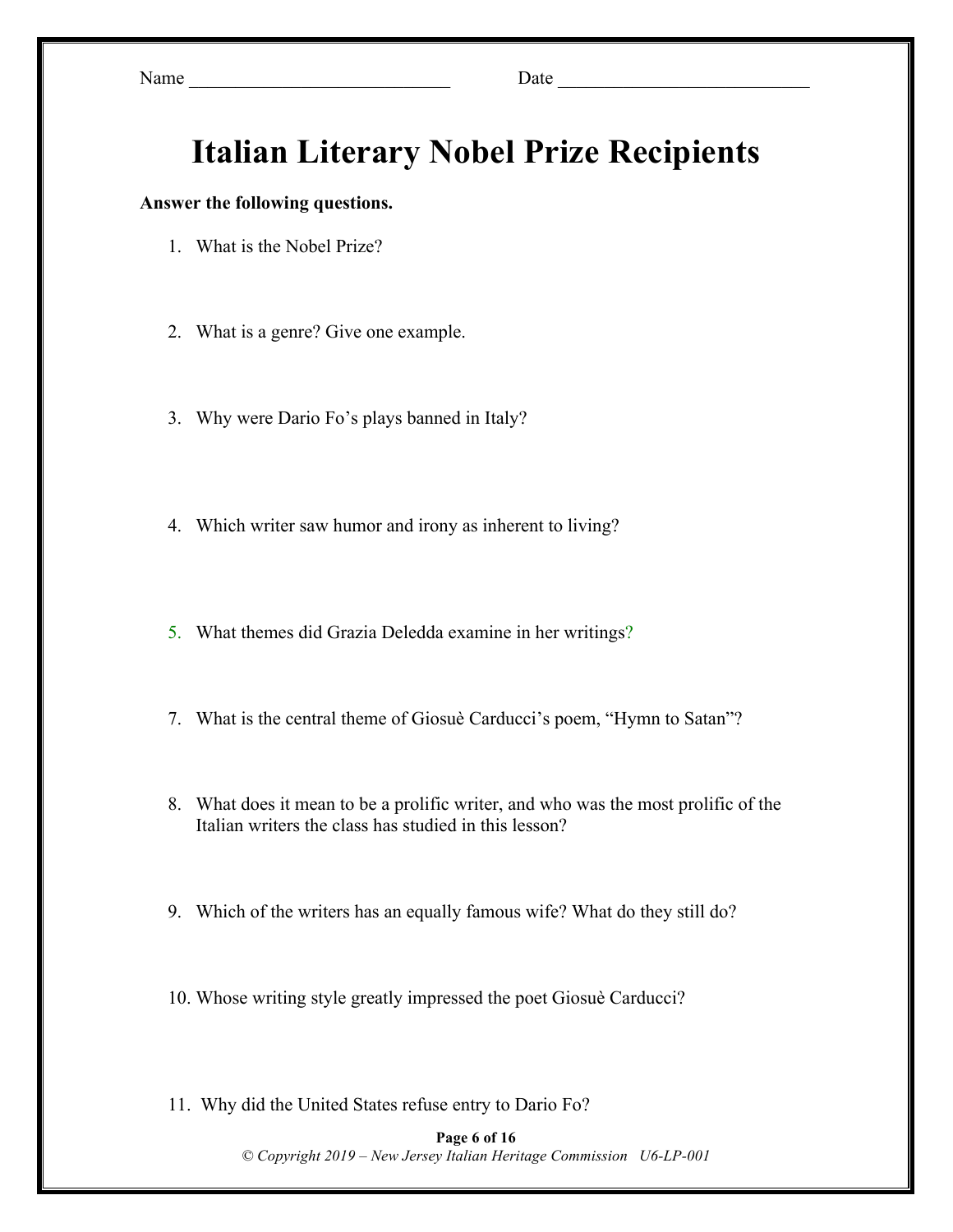## **Italian Literary Nobel Prize Recipients**

**Answer Key**

- 1. What is the Nobel Prize? *It is an annual international award for outstanding achievement in chemistry, literature, physics, physiology or medicine, economics, or promoting world peace.*
- 2. What is a genre? Give one example*. It is a category of literary work, such as poetry, drama, satire, etc.*
- 3. Why were Dario Fo's plays banned in Italy*? They were banned because they attacked the Catholic Church.*
- 4. Which writer saw humor and irony as inherent to living? *Luigi Pirandello*
- 5. What themes did Grazia Deledda examine in her writings? *She wrote about love, pain, and death.*
- 6. What is the central theme of Giosuè Carducci's poem, "Hymn to Satan"? *Carducci attacked the power and influence of the Roman Catholic Church.*
- 7. What does it mean to be a prolific writer, and who was the most prolific of the Italian writers the class has studied in this lesson? *A prolific writer is one who generates a significant amount of work. Luigi Pirandello was the most prolific writer studied in this lesson.*
- 8. Which of the writers has an equally famous wife? What do they still do? *Dario Fo's wife, Franca Rame, is a famous actress. Dario Fo and his wife seek political office, and continue to run a theater company.*
- 9. Whose writing style greatly impressed the poet Giosuè Carducci*? The classical Greeks and Romans greatly impressed Giosuè Carducci.*
- 10. Why did the United States refuse entry to Dario Fo? *He was refused entry because of his communist ties and his criticism of American foreign policy.*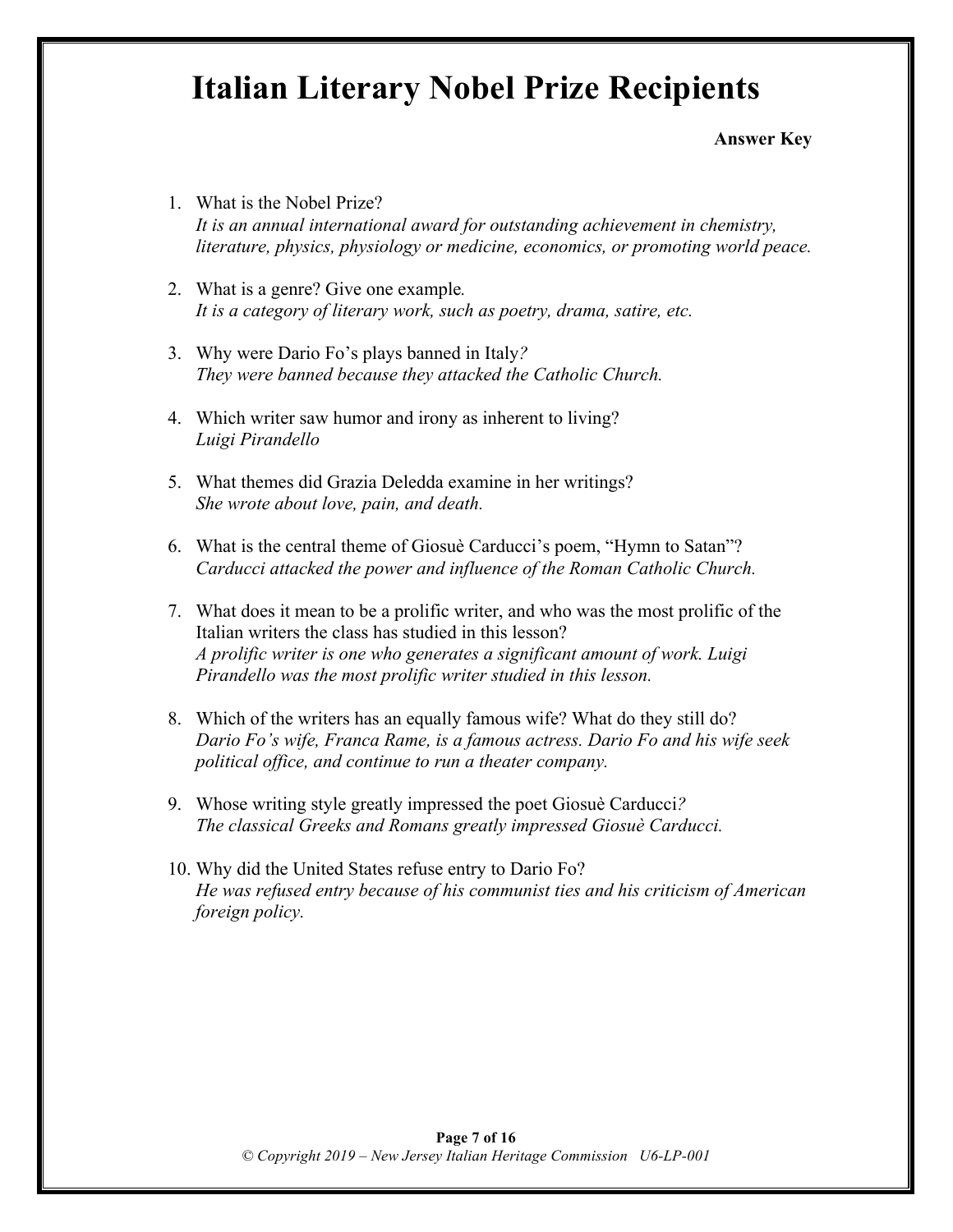## **New Jersey Student Learning Standards English Language Arts**

RI.9-10.1. Accurately cite strong and thorough textual evidence, (e.g., via discussion, written response, etc.) and make relevant connections, to support analysis of what the text says explicitly as well as inferentially, including determining where the text leaves matters uncertain.

RI.9-10.2. Determine a central idea of a text and analyze how it is developed and refined by specific details; provide an objective summary of the text.

RI.9-10.3 Analyze how the author unfolds an analysis or series of ideas or events, including the order in which the points are made, how they are introduced and developed, and the connections that are drawn between them.

RI.9-10.6. Determine an author's point of view or purpose in a text and analyze how an author uses rhetorical devices to advance that point of view or purpose.

RI.9-10.7. Analyze various accounts of a subject told in different mediums (e.g., a person's life story in both print and multimedia), determining which details are emphasized in each account.

RI.9-10.8. Describe and evaluate the argument and specific claims in a text, assessing whether the reasoning is valid and the evidence is relevant and sufficient; identify false statements and reasoning.

RI.9-10.9. Analyze and reflect on (e.g. practical knowledge, historical/cultural context, and background knowledge) documents of historical and literary significance, (e.g., Washington's Farewell Address the Gettysburg, Roosevelt's Four Freedoms speech, King's "Letter from Birmingham Jail", Declaration of the Rights of Man and Citizen, U.N. Universal Declaration of Human Rights, etc.), including how they relate in terms of themes and significant concepts.

RI.11-12.1. Accurately cite strong and thorough textual evidence, (e.g., via discussion, written response, etc.), to support analysis of what the text says explicitly as well as inferentially, including determining where the text leaves matters uncertain. RI.11-12.2. Determine two or more central ideas of a text, and analyze their development and how they interact to provide a complex analysis; provide an objective summary of the text.

RI.11-12.3 Analyze a complex set of ideas or sequence of events and explain how specific individuals, ideas, or events interact and develop over the course of the text.

**Page 8 of 16** *© Copyright 2019 – New Jersey Italian Heritage Commission U6-LP-001*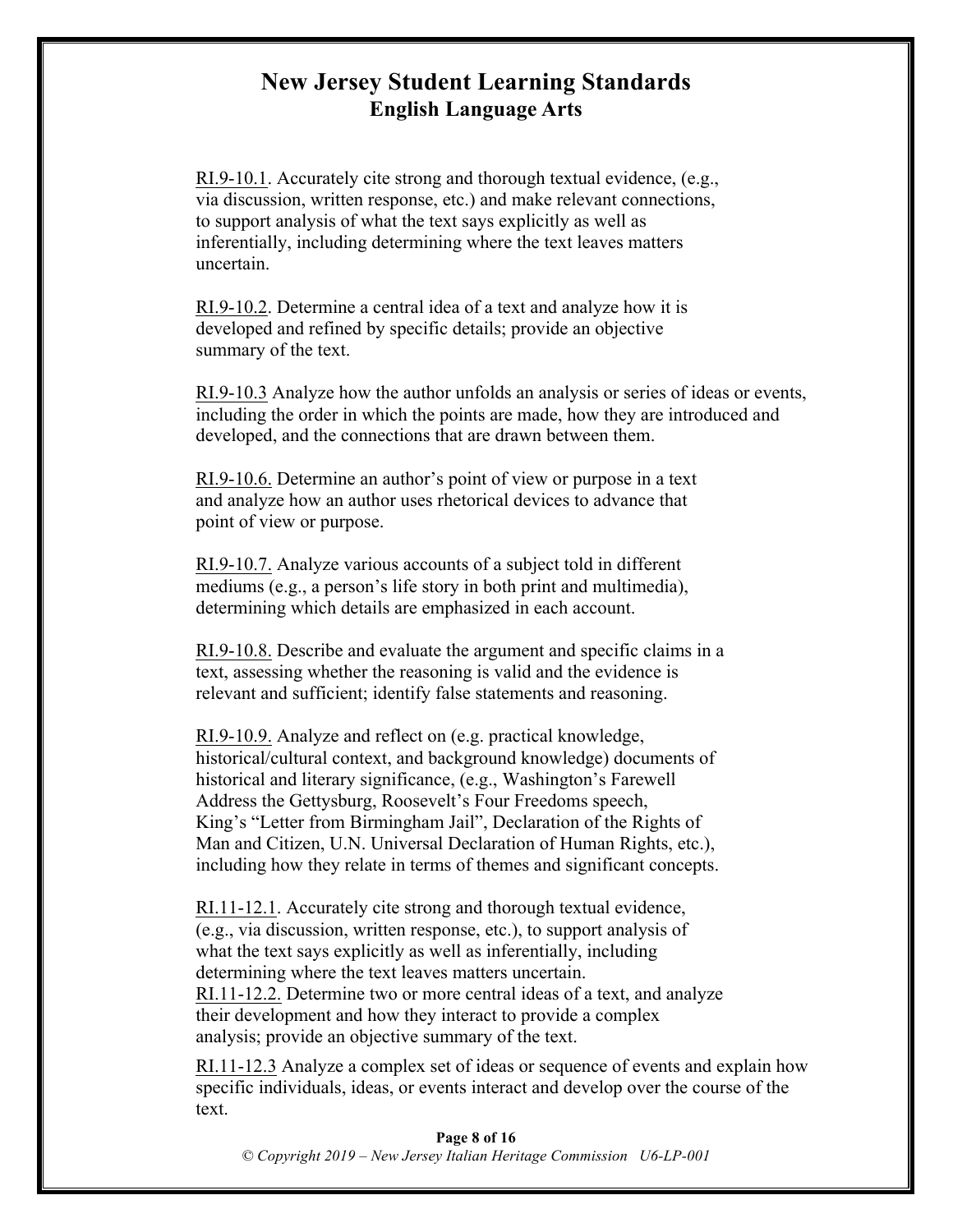RI.11-12.6 Determine an author's point of view or purpose in a text in which the rhetoric is particularly effective, analyzing how style and content contribute to the power, persuasiveness or beauty of the text.

RI.11-12.7 Integrate and evaluate multiple sources of information presented in different media or formats (e.g., visually, quantitatively) as well as in words in order to address a question or solve a problem.

RI.11-12.8 Describe and evaluate the reasoning in seminal U.S. and global texts, including the application of constitutional principles and use of legal reasoning (e.g., in U.S. Supreme Court majority opinions and dissents) and the premises […]

RI.11-12.9. Analyze and reflect on (e.g. practical knowledge, historical/cultural context, and background knowledge) documents of historical and literary significance for their themes, purposes and rhetorical features, including primary source documents relevant to U.S. and/or global history.

W.9-10.1. Write arguments to support claims in an analysis of substantive topics or texts, using valid reasoning and relevant and sufficient evidence.

W.9-10.1. a. Introduce precise claim(s), distinguish the claim(s) from alternate or opposing claims, and create an organization that establishes clear relationships among claim(s), counterclaims, reasons, and evidence.

W.9-10.1. b. Develop claim(s) and counterclaims avoiding common logical fallacies, propaganda devices, and using sound reasoning, supplying evidence for each while pointing out the strengths and limitations of both in a manner that anticipates the audience's knowledge level and concerns.

W.9-10.1.c Use transitions (e.g. words, phrases, clauses) to link the major sections of the text, create cohesion, and clarify the relationships between claim(s) and reasons, between reasons and evidence, and between claim(s) and counterclaims.

W.9-10.1. d. Establish and maintain a style and tone appropriate to the audience and purpose (e.g. formal and objective for academic writing) while attending to the norms and conventions of the discipline in which they are writing.

W.9-10.1. e. Provide a concluding paragraph or section that supports the argument presented.

W.9-10.2. Write informative/explanatory texts to examine and convey complex ideas, concepts, and information clearly and accurately through the effective selection, organization, and analysis of content.

**Page 9 of 16** *© Copyright 2019 – New Jersey Italian Heritage Commission U6-LP-001*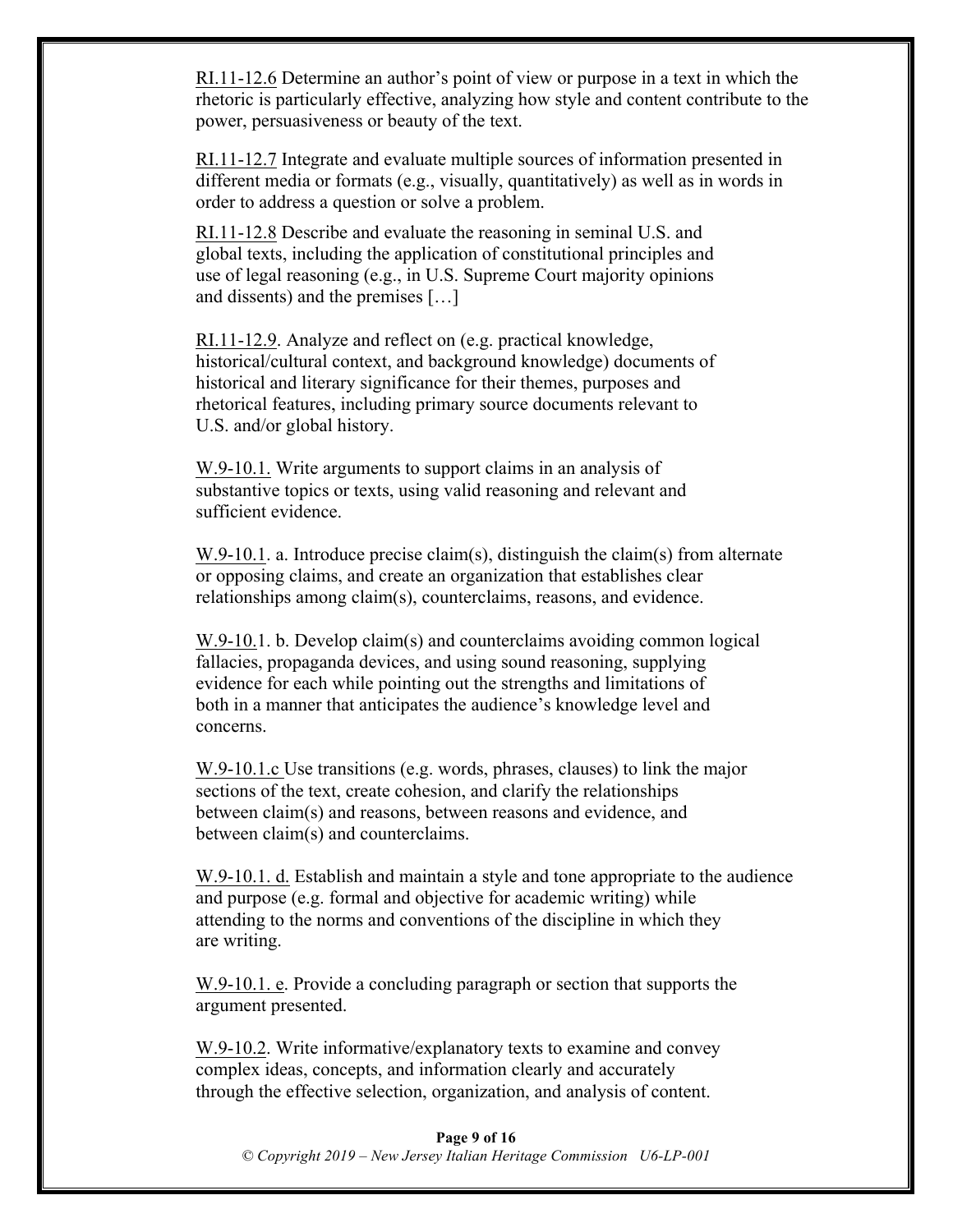W.9-10.2.a Introduce a topic; organize complex ideas, concepts, and information to make important connections and distinctions; include formatting (e.g., headings), graphics (e.g., figures, tables), and multimedia when useful to aiding comprehension.

W.9-10.2.b. Develop the topic with well-chosen, relevant, and sufficient facts, extended definitions, concrete details, quotations, or other information and examples appropriate to the audience's knowledge of the topic.

W.9-10.2.c Use appropriate and varied transitions to link the major sections of the text, create cohesion, and clarify the relationships among complex ideas and concepts.

W.9-10.2.d. Use precise language and domain-specific vocabulary to manage the complexity of the topic.

W.9-10.2.e. Establish and maintain a style and tone appropriate to the audience and purpose (e.g. formal and objective for academic writing) while attending to the norms and conventions of the discipline in which they are writing.

W.9-10.2.f. Provide a concluding paragraph or section that supports the argument presented (e.g., articulating implications or the significance of the topic).

W.9-10.3. Write narratives to develop real or imagined experiences or events using effective technique, well-chosen details, and wellstructured event sequences.

W.9-10.3. a. Engage and orient the reader by setting out a problem, situation, or observation, establishing one or multiple point(s) of view, and introducing a narrator and/or characters; create a smooth progression of experiences or events.

W.9-10.3. b. Use narrative techniques, such as dialogue, pacing, description, reflection, and multiple plot lines, to develop experiences, events, and/or characters.

W.9-10.3. c. Use a variety of techniques to sequence events so that they build on one another to create a coherent, complete and comprehensive piece.

W.9-10.3. d. Use precise words and phrases, telling details, and sensory language to convey a vivid picture of the experiences, events, setting, and/or characters.

W.9-10.3. e. Provide a conclusion that follows from and reflects on what is experienced, observed, or resolved over the course of the narrative.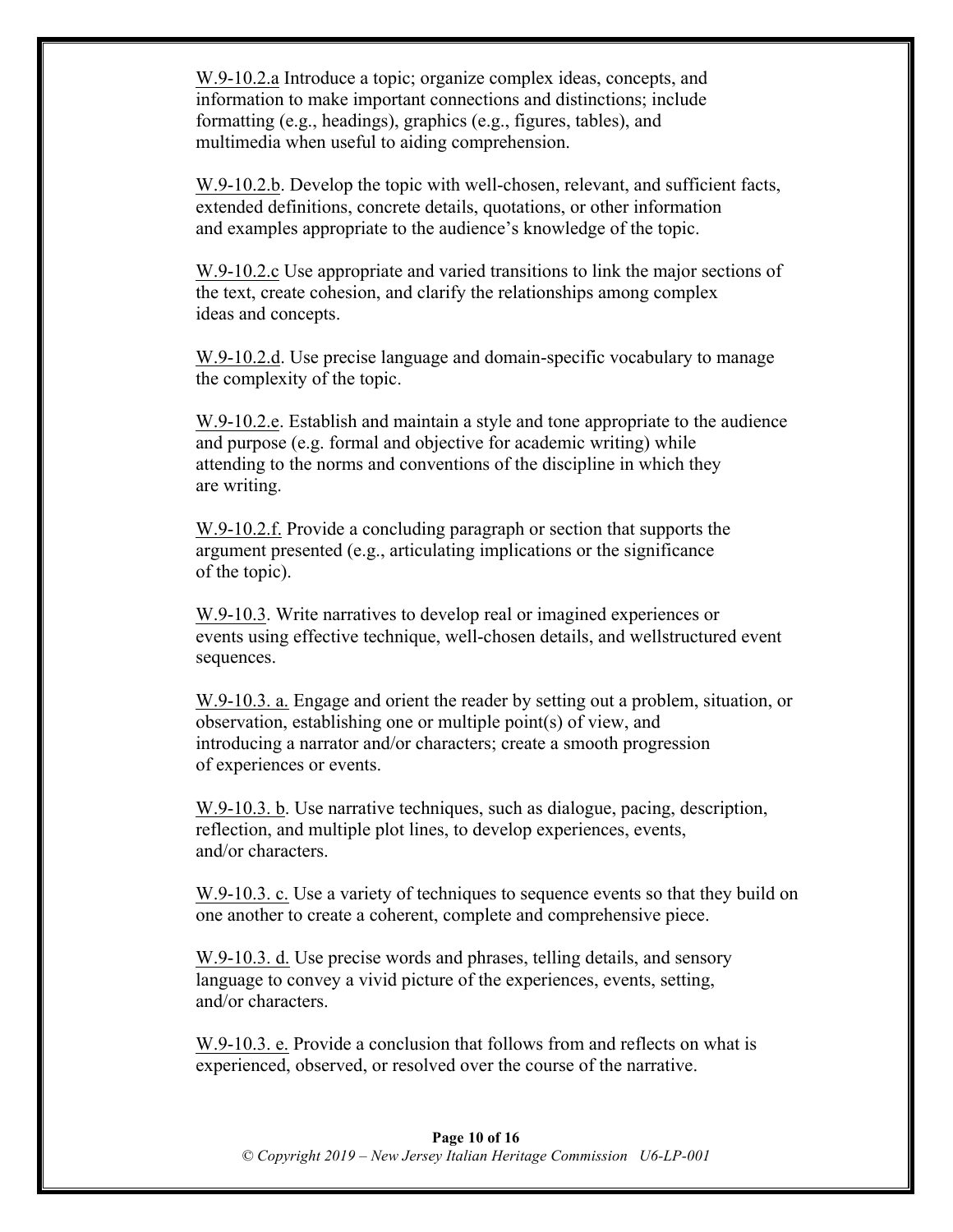W.9-10.5. Develop and strengthen writing as needed by planning, revising, editing, rewriting, trying a new approach, or consulting a style manual (such as MLA or APA Style), focusing on addressing what is most significant for a specific purpose and audience. (Editing for conventions should demonstrate command of Language standards 1–3 up to and including grades 9–10)

W.9-10.6. Use technology, including the Internet, to produce, share, and update writing products, taking advantage of technology's capacity to link to other information and to display information flexibly and dynamically.

W.9-10.8. Gather relevant information from multiple authoritative print and digital sources, using advanced searches effectively; assess the usefulness of each source in answering the research question; integrate information into the text selectively to maintain the flow of ideas, avoiding plagiarism and following a standard format for citation (MLA or APA Style Manuals)

W.9-10.9. Draw evidence from literary or nonfiction informational texts to support analysis, reflection, and research.

W.9-10.9.a. Apply grades 9–10 Reading standards to literature (e.g., "Analyze how an author draws on and transforms source material in a specific work [e.g., how Shakespeare treats a theme or topic from mythology or the Bible or how a later author draws on a play by Shakespeare]").

W.9-10.9.b. Apply grades 9–10 Reading standards to nonfiction informational (e.g., "Delineate and evaluate the argument and specific claims in a text, assessing whether the reasoning is valid and the evidence is relevant and sufficient; identify false statements and fallacious reasoning")

W.11-12.1. Write arguments to support claims in an analysis of substantive topics or texts, using valid reasoning and relevant and sufficient evidence.

W.11-12.1. a. Introduce precise, knowledgeable claim(s), establish the significance of the claim(s), distinguish the claim(s) from alternate or opposing claims, and create an organization that logically sequences claim(s), counterclaims, reasons, and evidence.

W.11-12.1. b. Develop claim(s) and counterclaims avoiding common logical fallacies and using sound reasoning and thoroughly, supplying the most relevant evidence for each while pointing out the strengths and limitations of both in a manner that anticipates the audience's knowledge level, concerns, values, and possible biases.

W.11-12.1. c. Use transitions (e.g. words, phrases, clauses) to link the major

**Page 11 of 16** *© Copyright 2019 – New Jersey Italian Heritage Commission U6-LP-001*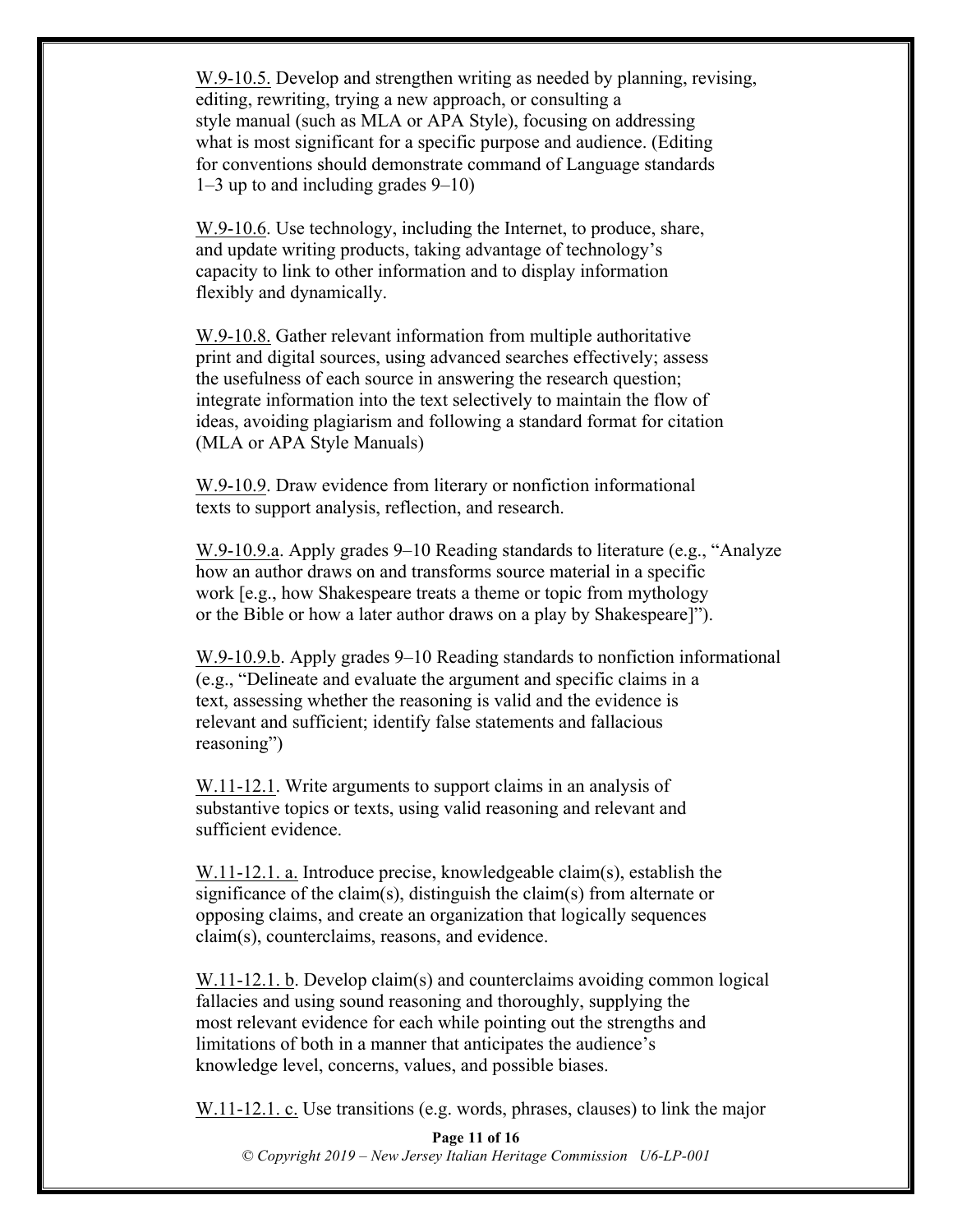sections of the text, create cohesion, and clarify the relationships between claim(s) and reasons, between reasons and evidence, and between claim(s) and counterclaims.

W.11-12.1. d. Establish and maintain a style and tone appropriate to the audience and purpose (e.g. formal and objective for academic writing) while attending to the norms and conventions of the discipline in which they are writing.

W.11-12.1. e. Provide a concluding paragraph or section that supports the argument presented (e.g., articulating implications or the significance of the topic).

W.11-12.2. Write informative/explanatory texts to examine and convey complex ideas, concepts, and information clearly and accurately through the effective selection, organization, and analysis of content.

W.11-12.1. a Introduce a topic; organize complex ideas, concepts, and information so that each new element builds on that which precedes it to create a unified whole; include formatting (e.g., headings), graphics (e.g., figures, tables), and multimedia when useful to aiding comprehension.

W.11-12.1.b. Develop the topic thoroughly by selecting the most significant and relevant facts, extended definitions, concrete details, quotations, or other information and examples appropriate to the audience's knowledge of the topic.

W.11-12.1. c. Use appropriate and varied transitions and syntax to link the major sections of the text, create cohesion, and clarify the relationships among complex ideas and concepts.

W.11-12.1. d. Use precise language, domain-specific vocabulary, and techniques such as metaphor, simile, and analogy to manage the complexity of the topic.

W.11-12.1.e.. Establish and maintain a style and tone appropriate to the audience and purpose (e.g. formal and objective for academic writing) while attending to the norms and conventions of the discipline in which they are writing.

W.11-12.1. f. Provide a concluding paragraph or section that supports the argument presented (e.g., articulating implications or the significance of the topic).

W.11-12.4 Produce clear and coherent writing in which the development, organization, and style are appropriate to task, purpose, and audience.

**Page 12 of 16** *© Copyright 2019 – New Jersey Italian Heritage Commission U6-LP-001*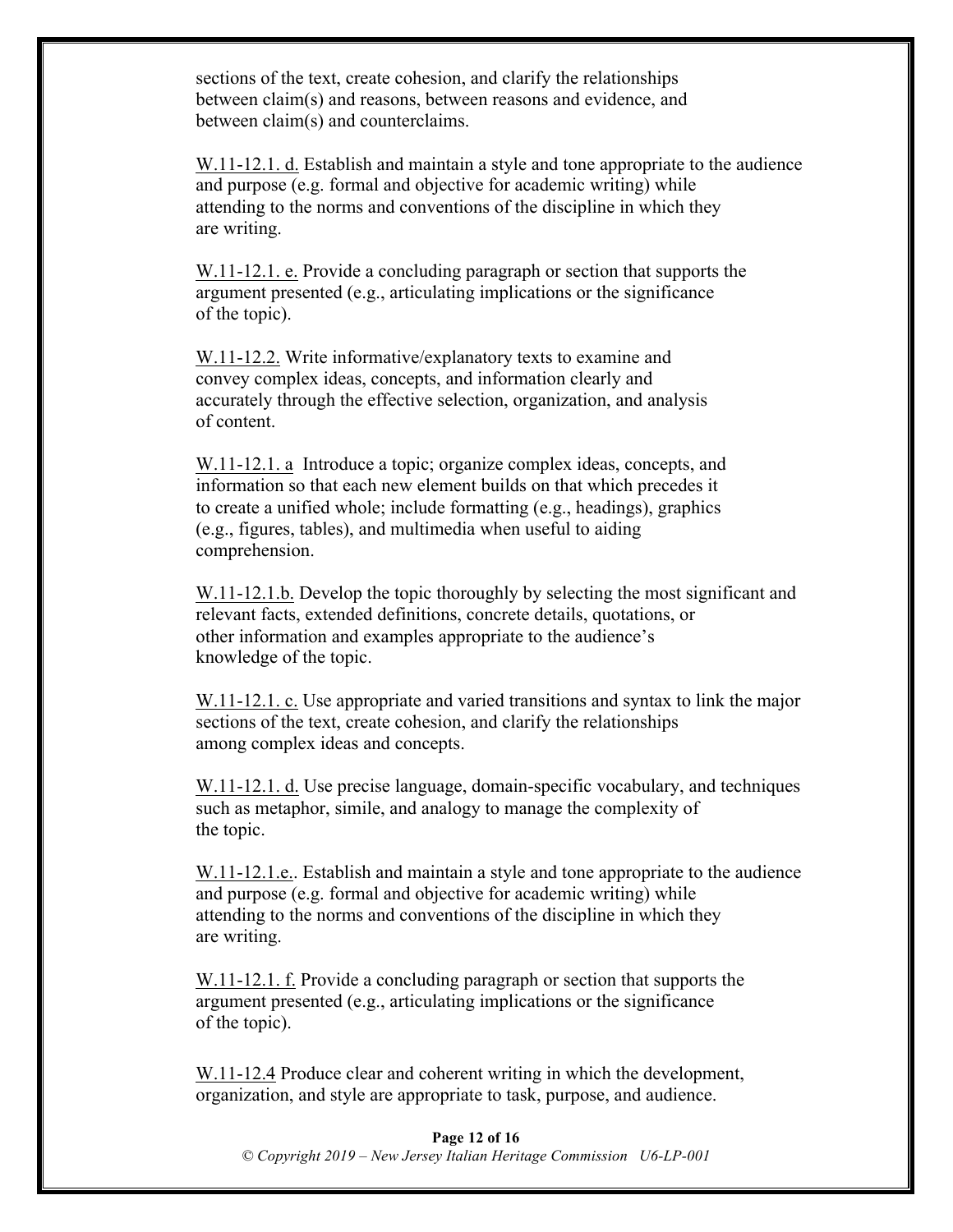W.11-12.5. Develop and strengthen writing as needed by planning, revising, editing, rewriting, trying a new approach, or consulting a style manual (such as MLA or APA Style), focusing on addressing what is most significant for a specific purpose and audience. (Editing for conventions should demonstrate command of Language standards 1–3 up to and including grades 11-12.)

W.11-12.6. Use technology, including the Internet, to produce, share and update writing products in response to ongoing feedback, including new arguments or information.

W.11-12.7 Conduct short as well as more sustained research projects to answer a question (including a self-generated question) or solve a problem; narrow or broaden the inquiry when appropriate; synthesize multiple sources on the subject, demonstrating understanding of the subject under investigation.

W.11-12.8. Gather relevant information from multiple authoritative print and digital sources, using advanced searches effectively; assess the strengths and limitations of each source in terms of the task, purpose, and audience; integrate information into the text selectively to maintain the flow of ideas, avoiding plagiarism and overreliance on any one source and following a standard format for citation (MLA or APA Style Manuals).

W.11-12.9. Draw evidence from literary or informational texts to support analysis, reflection, and research.

W.11-12.9. a . Apply grades 11–12 Reading standards to literature (e.g., "Demonstrate knowledge of eighteenth-, nineteenth- and earlytwentieth-century foundational works, including how two or more texts from the same period treat similar themes or topics").

W.11-12.9.b. Apply grades 11–12 Reading standards to literary nonfiction (e.g., "Delineate and evaluate the reasoning in seminal texts, including the application of constitutional principles and use of legal reasoning [e.g., in U.S. Supreme Court Case majority opinions and dissents] and the premises, purposes, and arguments in works of public advocacy [e.g., The Federalist, presidential addresses]").

SL.9-10.1 Initiate and participate effectively in a range of collaborative discussions (one-on-one, in groups, and teacher-led) with diverse partners on grades 9–10 topics, texts, and issues, building on others' ideas and expressing their own clearly and persuasively.

SL.9-10.1b Work with peers to set rules for collegial discussions and decisionmaking (e.g., informal consensus, taking votes on key issues, presentation of alternate views), clear goals and deadlines, and individual roles as needed.

**Page 13 of 16** *© Copyright 2019 – New Jersey Italian Heritage Commission U6-LP-001*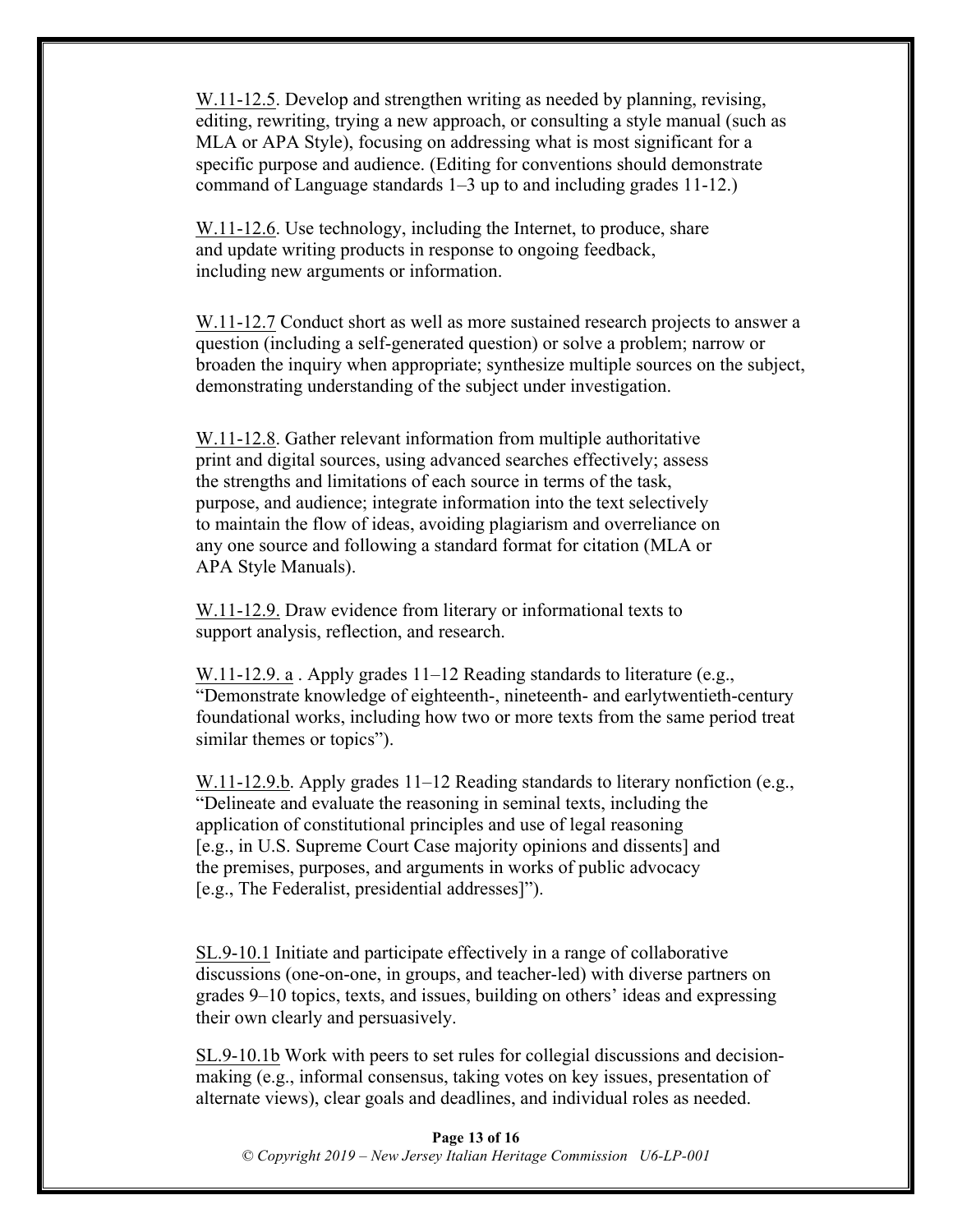SL.9-10.1c Propel conversations by posing and responding to questions that relate the current discussion to broader themes or larger ideas; actively incorporate others into the discussion; and clarify, verify, or challenge ideas and conclusions.

SL.9-10.1d Respond thoughtfully to diverse perspectives, summarize points of agreement and disagreement, and, when warranted, qualify or justify their own views and understanding and make new connections in light of the evidence and reasoning presented.

SL.9-10.2. Integrate multiple sources of information presented in diverse media or formats (e.g., visually, quantitatively, qualitatively, orally) evaluating the credibility and accuracy of each source.

SL.9-10.4. Present information, findings and supporting evidence clearly, concisely, and logically. The content, organization, development, and style are appropriate to task, purpose, and audience.

SL.9-10.6. Adapt speech to a variety of contexts and tasks, demonstrating command of formal English. (See grades 9–10 Language standards 1 and 3 for specific expectations.)

SL.11-12.1. Initiate and participate effectively in a range of collaborative discussions (one-on- one, in groups, and teacher-led) with peers on grades 11–12 topics, texts, and issues, building on others' ideas and expressing their own clearly and persuasively.

SL.11-12.1.a. Come to discussions prepared, having read and researched material under study; explicitly draw on that preparation by referring to evidence from texts and other research on the topic or issue to stimulate a thoughtful, well reasoned exchange of ideas.

SL.11-12.1b. Collaborate with peers to promote civil, democratic discussions and decision-making, set clear goals and assessments (e.g., student developed rubrics), and establish individual roles as needed.

SL.11-12.1.c . Propel conversations by posing and responding to questions that probe reasoning and evidence; ensure a hearing for a full range of positions on a topic or issue; clarify, verify, or challenge ideas and conclusions; and promote divergent and creative perspectives.

SL.11-12.1.d. Respond thoughtfully to diverse perspectives; synthesize comments, claims, and evidence made on all sides of an issue; resolve contradictions when possible; and determine what additional information or research is required to deepen the investigation or complete the task.

SL.11-12.2. Integrate multiple sources of information presented in diverse media or formats (e.g., visually, quantitatively, qualitatively, orally) evaluating the credibility and accuracy of each source.

**Page 14 of 16** *© Copyright 2019 – New Jersey Italian Heritage Commission U6-LP-001*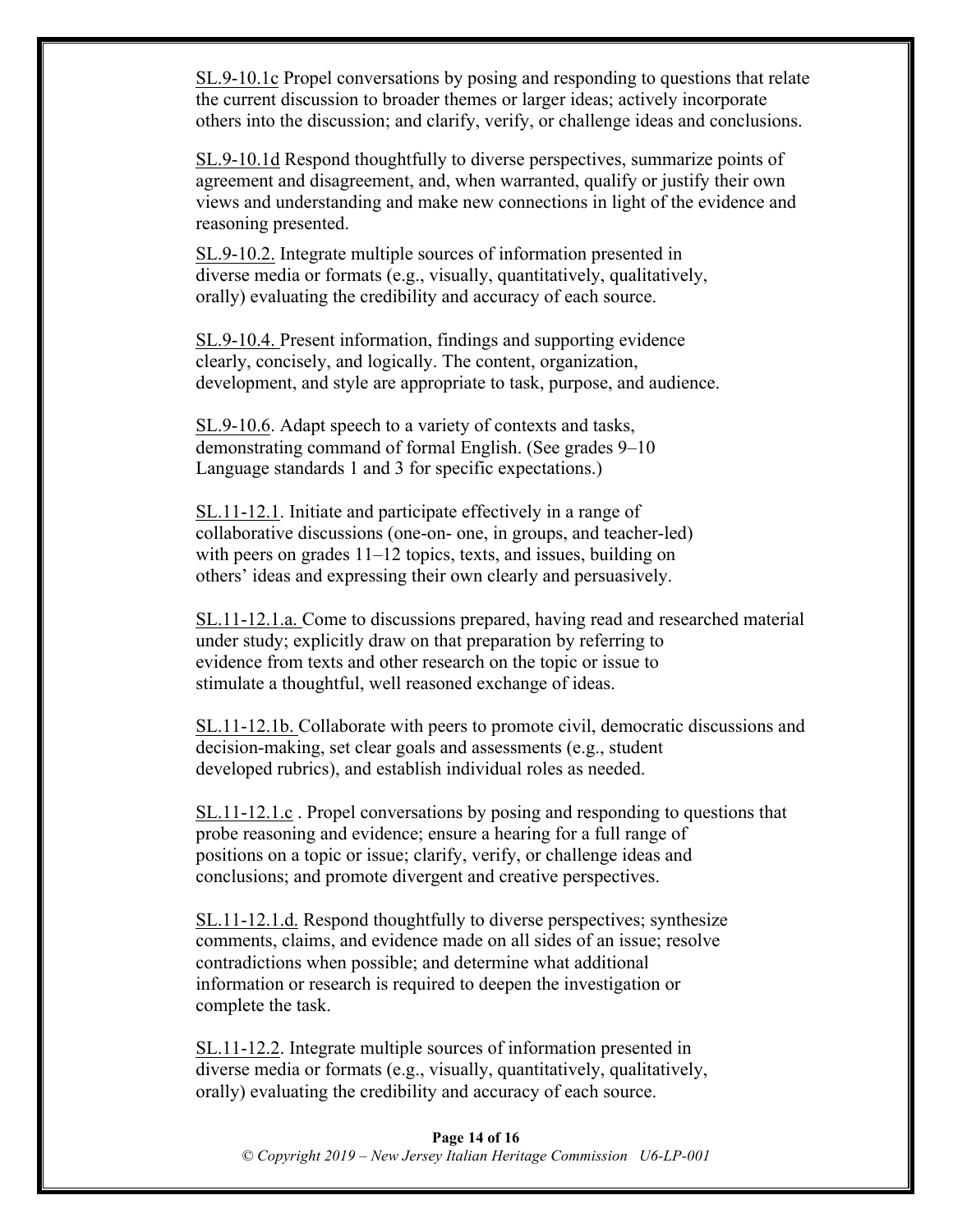SL.11-12.4. Present information, findings and supporting evidence clearly, concisely, and logically. The content, organization, development, and style are appropriate to task, purpose, and audience

RH.9-10.1. Accurately cite strong and thorough textual evidence, to support analysis of primary and secondary sources, attending to such features as the date and origin of the information.

RH.9-10.2. Determine the theme, central ideas, key information and/or perspective(s) presented in a primary or secondary source; provide an accurate summary that makes clear the relationships among the key details and ideas.

RH.9-10.3. Analyze in detail a series of events described in a text; draw connections between the events, to determine whether earlier events caused later ones or simply preceded them.

RH.9-10.4. Determine the meaning of words and phrases as they are used in a text, including vocabulary describing political, social, or economic aspects of history and the social sciences; analyze the cumulative impact of specific word choices on meaning and tone.

RH.9-10.6. Compare the point of view of two or more authors in regards to how they treat the same or similar topics, including which details they include and emphasize in their respective accounts.

RH.9-10.7. Integrate quantitative or technical analysis (e.g., charts, research data) with qualitative analysis in print or digital text, to analyze information presented via different mediums.

RH.9-10.9. Compare and contrast treatments of the same topic, or of various perspectives, in several primary and secondary sources; analyze how they relate in terms of themes and significant historical concepts.

RH.11-12.1. Accurately cite strong and thorough textual evidence, (e.g., via discussion, written response, etc.), to support analysis of primary and secondary sources, connecting insights gained from specific details to develop an understanding of the text as a whole.

RH.11-12.2. Determine the theme, central ideas, information and/or perspective(s) presented in a primary or secondary source; provide an accurate summary of how key events, ideas and/or author's perspective(s) develop over the course of the text.

RH.9-10.3. Evaluate various perspectives for actions or events; determine which explanation best accords with textual evidence, acknowledging where the text leaves matters uncertain.

#### **Page 15 of 16** *© Copyright 2019 – New Jersey Italian Heritage Commission U6-LP-001*